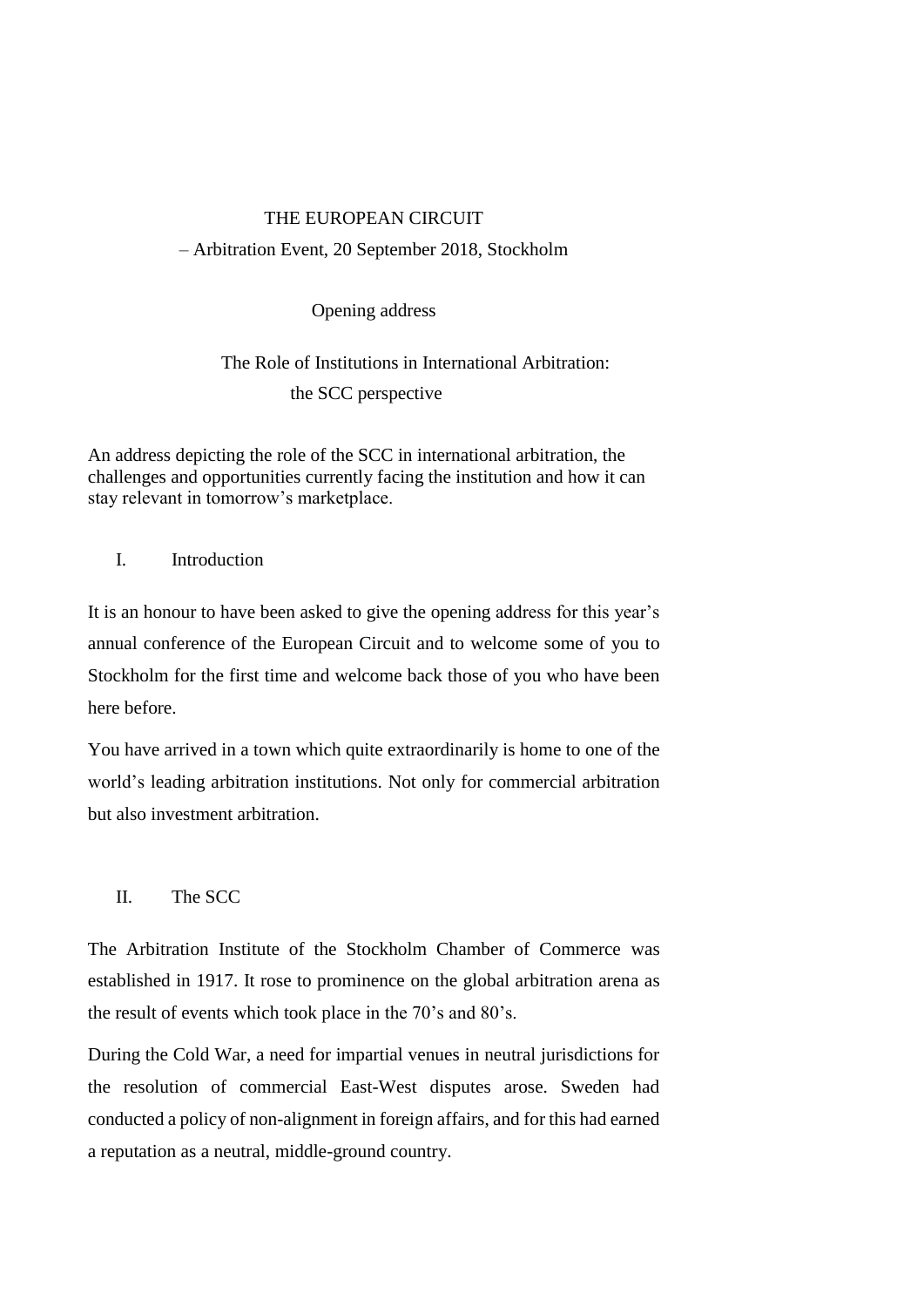In 1977, representatives of the US and the Soviet Union met in Washington DC to discuss a procedure that would work for the resolution of East-West trade disputes. International arbitration was the method agreed upon but where? Stockholm was not the first place to be discussed by the parties. France, the UK, Switzerland and China were among those places considered but then discarded. Eventually, the parties agreed on Sweden and Stockholm as neutral ground for the resolution of trade disputes between the East and the West. The agreement was codified in the so-called Optional Clause Agreement entered into by the American Arbitration Association and the USSR Chamber of Commerce and Industry.

A second major event that helped raise the profile of the Stockholm Chamber of Commerce as a forum for international East-West trade disputes took place in 1984 when following a co-operation agreement between the China Council for the Promotion of International Trade (CCPIT) and the Stockholm Chamber of Commerce, the Chinese government accepted the Stockholm Chamber of Commerce and the SCC Rules as the only alternative dispute resolution forum to CIETAC arbitration for international transactions involving Chinese parties.

A decade later, another milestone in SCC history was reached when the SCC in 1993 registered its first investor-state dispute. Today, more than 100 bilateral investment treaties (BITs) refer investor-state disputes to Stockholm. By the end of last year, 100 investor-state disputes had been filed with the SCC, the majority of them under the SCC Rules. These numbers make the SCC the second largest institute in the world to administer this kind of dispute, second only to ICSID.

Today, around half of the SCC caseload comprises of international disputes, involving parties from 30-40 countries each year. The disputes vary greatly in character and stem from a wide range of sectors. Although we are no longer the only international arbitration institute at which cross-border disputes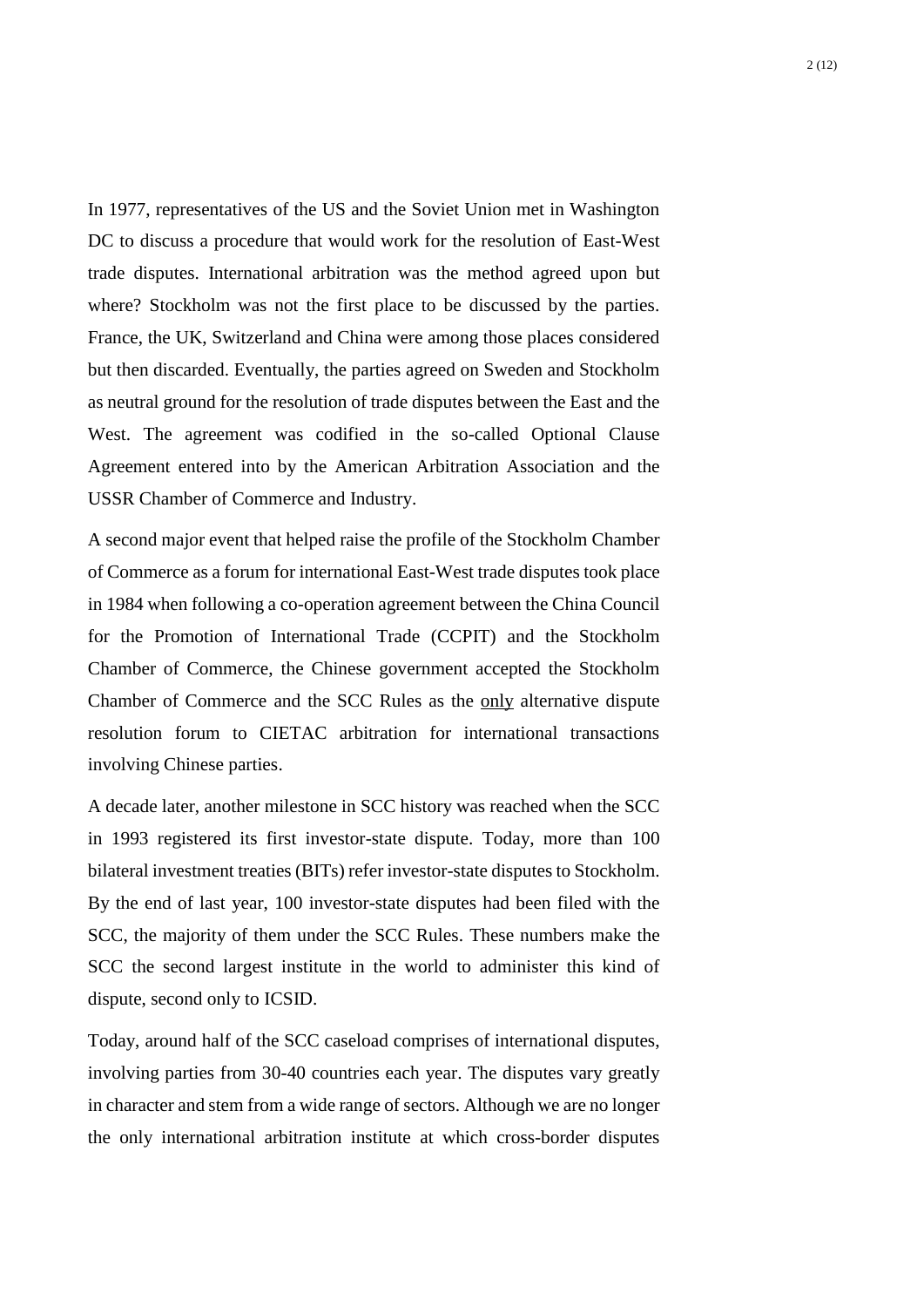involving Chinese parties can be settled, the SCC is still strong on East-West disputes, investment and energy-related arbitration.

\*\*\*

Last year we celebrated the SCC's centennial.

We did so by paying particular tribute to the importance of international arbitration for trade, economic development and the peaceful resolution of disputes.

During the past 100 years, many thousands of commercial cross-border disputes have been resolved through arbitration. Arbitration has facilitated economic development and brought prosperity to many regions in the world. It is a testament, to the belief which the international community has in international arbitration and the power that it possesses today, that 159 states have signed and ratified the New York Convention since 1958, making it one of, if not, THE most successful international treaty in history. International arbitration offered states a peaceful means to solve complex inter-state disputes avoiding the resort to force and loss of lives, such as the Indo-Pakistan Western Boundary Case in the 60's and the Taba-case between Egypt and Israel in the 80's. Both of which were presided by Judge Gunnar Lagergren, our very own unsung Swedish hero.

And for those of you who are interested in the subject of how international arbitration has played an important role for international relations, I recommend you to read "Arbitrating for Peace". It depicts 14 landmark international arbitration cases which made a difference in inter-state disputes, but also in some commercial disputes with geopolitical dimensions.

And for the majority of the past 100 years, international arbitration was the preferred mechanism to resolve disputes relating to foreign direct investment, offering a level of protection to investors deciding to take their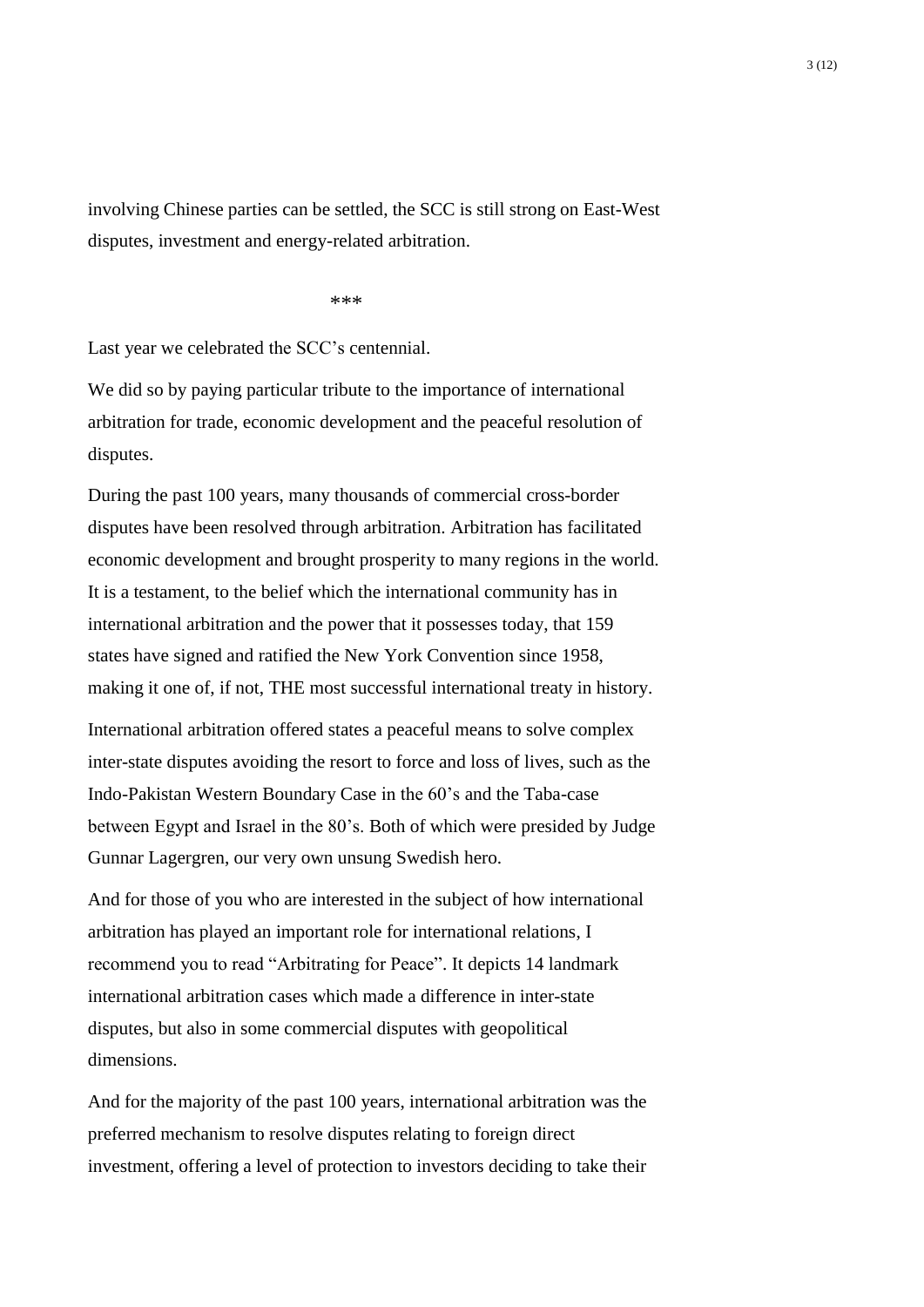enterprising into another jurisdiction than that of their own and the possibility to work out any dispute with the Host State on a level playing field.

All of these three scenarios - commercial, inter-State and investor-State arbitration - all promote trade, economic development and peace.

Not bad, say I.

III. The challenges and opportunities for the SCC and the arbitration community at large

David Rivkin, who is previous vice Chair of the SCC Board and the Immediate Past President of the International Bar Association, he mentions in the SCC centennial documentary ["The Quiet Triumph"](https://vimeo.com/205567614) that "[i]nternational arbitration is the grease that helps the economies flow and brings us benefits around the world". I believe most of us would agree with this statement.

\*\*\*

There has been a global rise in trade over the past 150 years. The rise has not been steady, but fluctuated, most often as a consequence of war after which countries were weary of international cooperation and instead engaged in protectionism at the expense of collective interests, which led to that their own interests were eventually undermined. This was the scenario that pre-ceded the Second World War. Economic insecurity fed political insecurity which led to collective breakdowns and war.

The current slide towards a more protectionist attitude which we see in many countries today and the steps taken by some countries to curtail international trade indicates that the path ahead may be one of those temporary downwards slopes in international trade that we have seen in the past.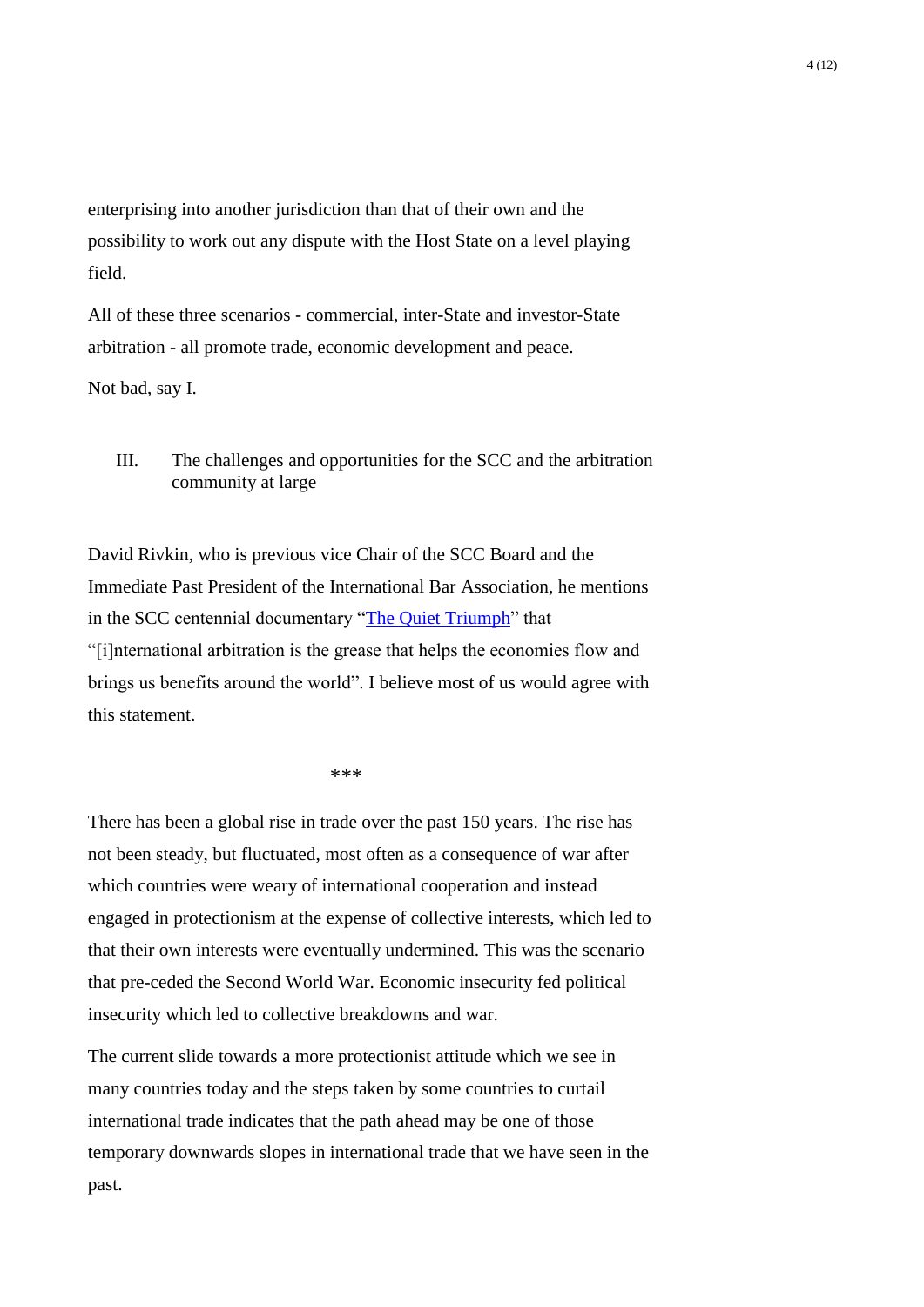\*\*\*

As mentioned, the role of the SCC is not restricted to commercial arbitration but also includes facilitating the resolution of investor-state disputes.

However, international arbitration recently came under fire when ISDS became politics. A successful albeit misinformed movement against trade and investment agreements generally developed a public aversion towards international arbitration at large, with politicians calling international arbitration anti-democratic, that it is a threat to the environment and that it is private justice – as opposed to public justice – and which is something that one should shy away from.

Some states have withdrawn from the ICSID Convention and others are complaining about the arbitration mechanisms established in the BITs which were signed by them. This is the reality in which we find ourselves.

And it is clear that investment treaty making has reached a turning point. UNCTAD recently reported in its [IIA Issues Note](http://unctad.org/en/PublicationsLibrary/diaepcbinf2018d1_en.pdf) that international investment agreements reform is well under way across all regions. That, since 2012, over 150 countries have taken steps to formulate a new generation of sustainable development-oriented international investment agreements. They have reviewed their treaty networks and revised their treaty models and are also beginning to modernize the existing stock of old-generation treaties. An increasing number are issuing interpretations, replacing and consolidating their older agreements.

This is a welcome approach. Especially, as many of the critical voices were confusing the subject matter of the ISDS-disputes - and poorly drafted treaties - with the dispute resolution mechanism itself.

UNCTAD also noted that many States have been engaging in multilateral reform discussions, including with regard to ISDS.

One of these reform discussions will be further examined by the first panel here today and moderated by Judge Vajda. I look forward to this discussion.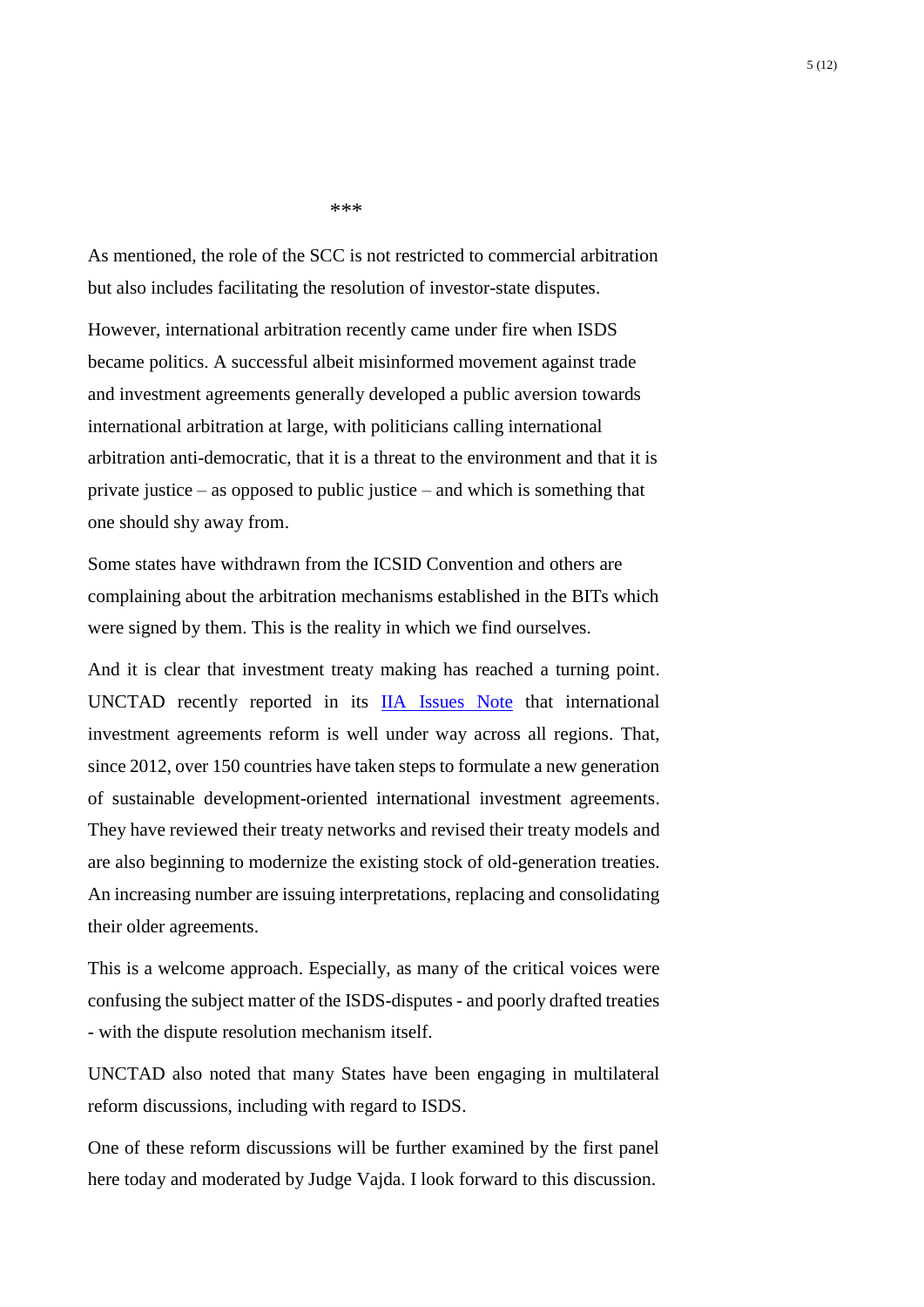6 (12)

\*\*\*

Another concern, or challenge if you will, is Third Party Funding, which originally sprung out of investment disputes but has grown considerably across the world to such an extent that it is now viewed as an accepted and relatively uncontroversial means for parties to allocate resources and minimize risks associated with pursuing arbitration claims.

In recent years, a consensus has emerged in the arbitration community that Third Party Funding, if undisclosed, may compromise the integrity of arbitral proceedings.

The existence of Third Party Funding triggers primarily three points of consideration:

- 1. First, the potential for conflicts of interest. Many arbitrators are involved with third party funders, either as board members or as consultants providing due diligence opinions at the funder's request. Undisclosed ties could affect the integrity of the arbitration and, when discovered, give rise to challenges and enforcement difficulties.
- 2. Second, a funded party is typically required to share confidential and privileged information with the funder. Funded parties must balance this disclosure of information against the risk of waiving privilege.
- 3. Third, a related issue involves the extent to which the specific terms of a third party funding arrangement should be subject to disclosure. The fact that a party is supported by an external funder may influence a tribunal's decisions regarding arbitration costs. The central questions are whether Third Party Funding should affect the recoverability of a party's legal costs, whether the funder could be ordered to pay the costs of a successful respondent, and whether Third Party Funding should impact a tribunal's decision on a security for costs application.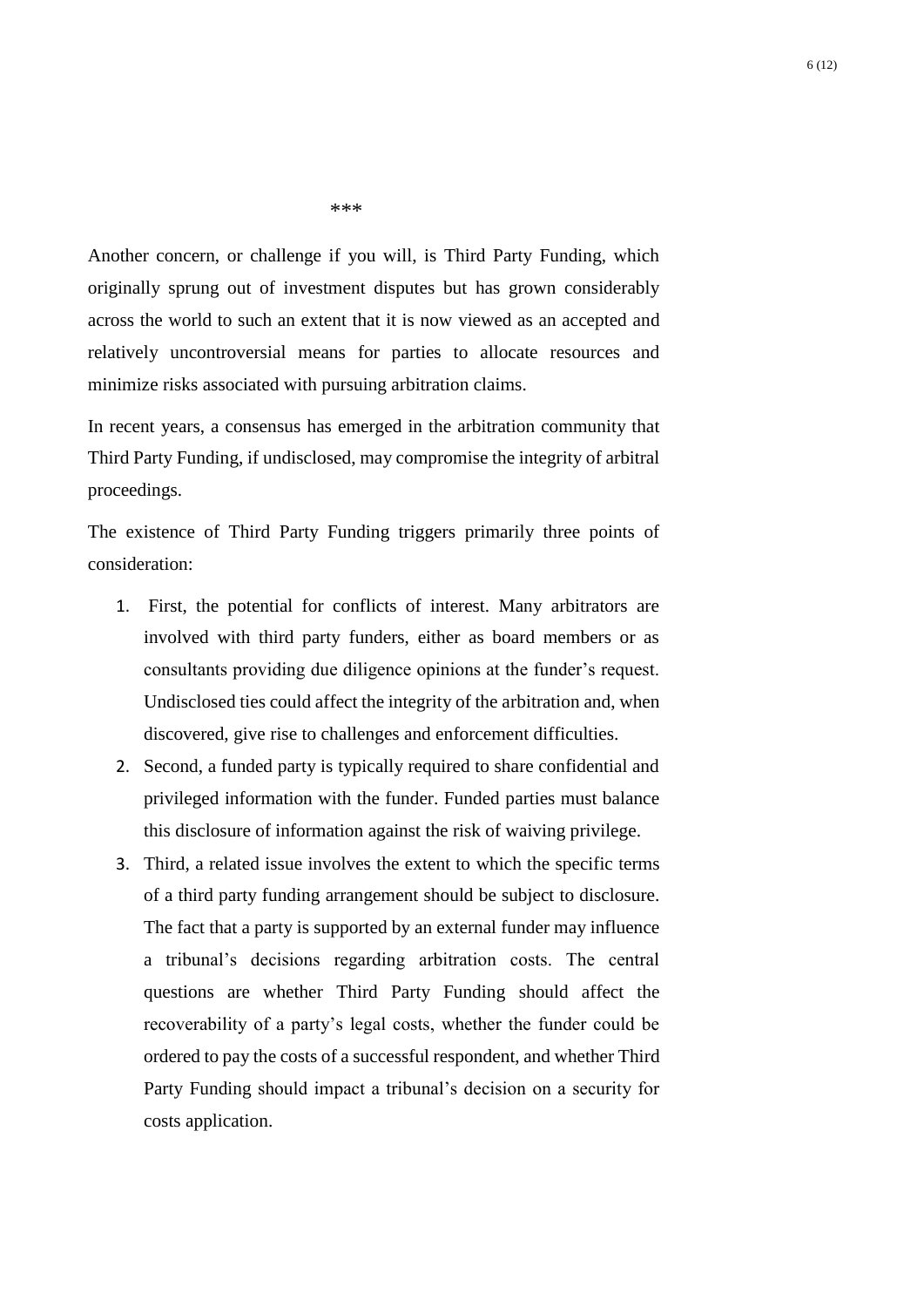\*\*\*

Notwithstanding political challenges, we live in a fast paced world where globalization is more tangible than ever, where trade happens with incredible speed, through new technologies and in complex constellations.

This situation imposes new challenges of its own, demanding of the dispute resolution industry to be innovative and progressive, especially in commercial arbitration.

The demand for effective resolution to trade disputes in a cross-border context is high. Businesses want quick, time and cost-efficient resolutions to their disputes.

Just as it brings challenges, the development in technology also brings many opportunities for efficiency, both for trade at large and in the administration of trade disputes.

For instance, the World Economic Forum released a white paper this week assessing that distributed ledger technology such as blockchain could boost trade by more than \$1 trillion in the next 10 years, by streamlining trade flows and supply chains, leaving the paper-trade-process behind us.<sup>1</sup>

So how must the SCC and also other institutions address these challenges and use the opportunities presented?

<u>.</u>

<sup>&</sup>lt;sup>1</sup>[https://www.weforum.org/agenda/2018/09/blockchain-set-to-increase-global-trade-by-1](https://www.weforum.org/agenda/2018/09/blockchain-set-to-increase-global-trade-by-1-trillion) [trillion](https://www.weforum.org/agenda/2018/09/blockchain-set-to-increase-global-trade-by-1-trillion) The findings come from *Trade Tech – [A New Age for Trade and Supply Chain](https://www.weforum.org/whitepapers/trade-tech-a-new-age-for-trade-and-supply-chain-finance)  [Finance](https://www.weforum.org/whitepapers/trade-tech-a-new-age-for-trade-and-supply-chain-finance)* which looks at how Fourth Industrial Revolution technologies can beat the "paper monster" of legacy technologies by streamlining trade flows and supply chains.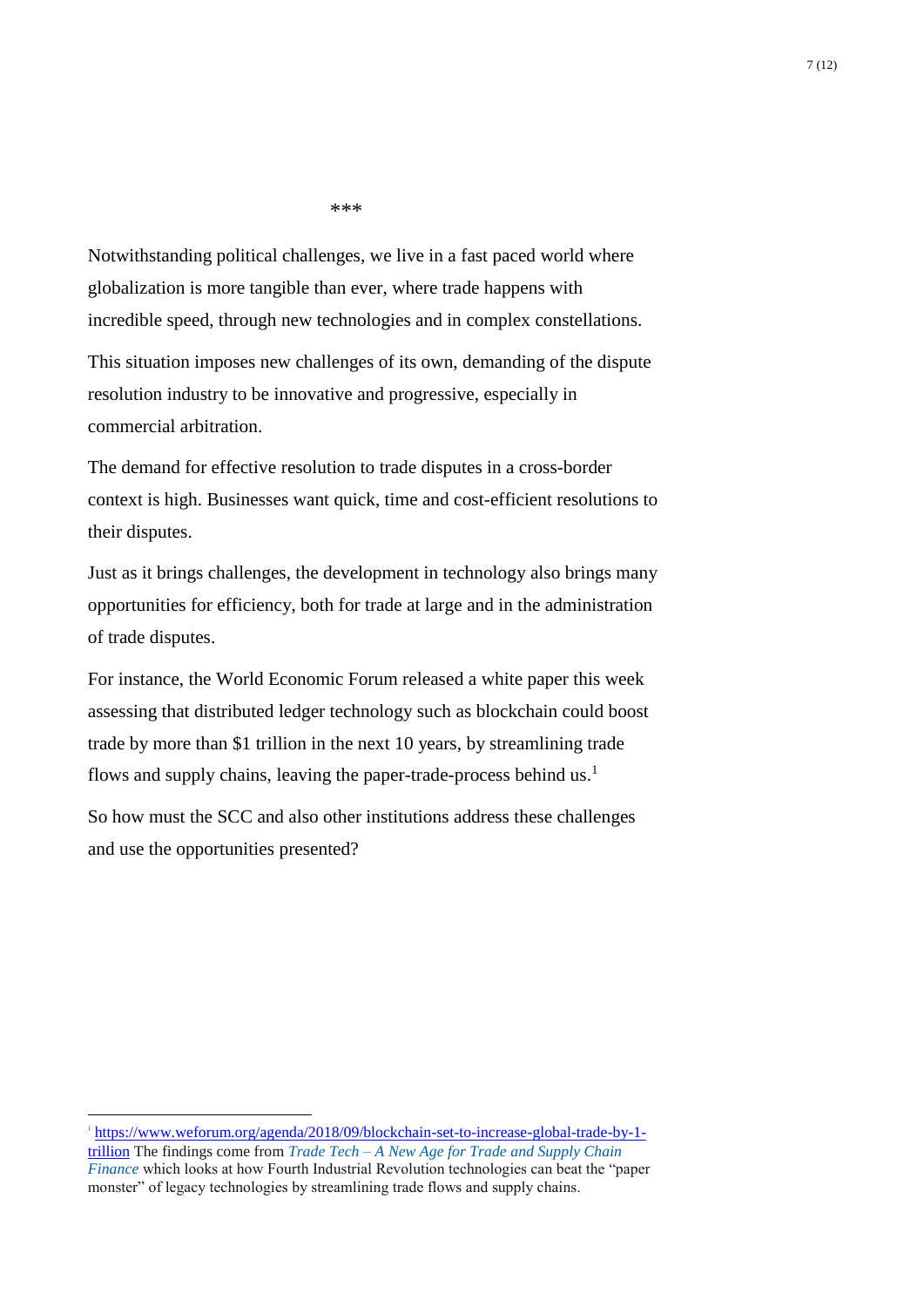## IV. How the SCC addresses these challenges and opportunities

Regarding the political winds blowing across the world, it is the SCC's and other institutions duty to continue to champion international trade and international arbitration as an evident tool to promote trade, economic development and peace.

We are supportive of the work of other trade organisations and arbitration institutions to this effect.

\*\*\*

As far as investor-state dispute settlement goes, we are happy to discuss the benefits of international arbitration as a dispute resolution mechanism any chance we get and otherwise share our experience of investor-state disputes. Our experience tells us that most awards have been rendered in favour of respondent states and – contrary to public opinion - does not support the notion that multinational corporations are being awarded astronomical sums of compensation from States after said States have amended their environmental or health policies.

In fact, in February last year, the SCC published an [updated report](https://sccinstitute.com/media/178174/investor-state-disputes-at-scc-13022017-003.pdf) on its investment disputes stating that (of those cases that had resulted in an SCC award) 21% of Arbitral Tribunals had declined jurisdiction and 37% had denied all of the investor's claims. Leaving only 42% of the cases in which Arbitral Tribunals upheld the investor's claims – IN PART or in full.

Interestingly enough, the debate on ISDS produced an innovative measure by the SCC – the Stockholm Treaty Lab. Some of the most critical voices against ISDS came from the environmental movement, a movement which is calling out for green investments for which there is no existing stable and transparent legal framework that specifically incentivizes and protects green investments, including offering a neutral and reliable enforcement mechanism. To this effect, the SCC launched an innovative crowdfunding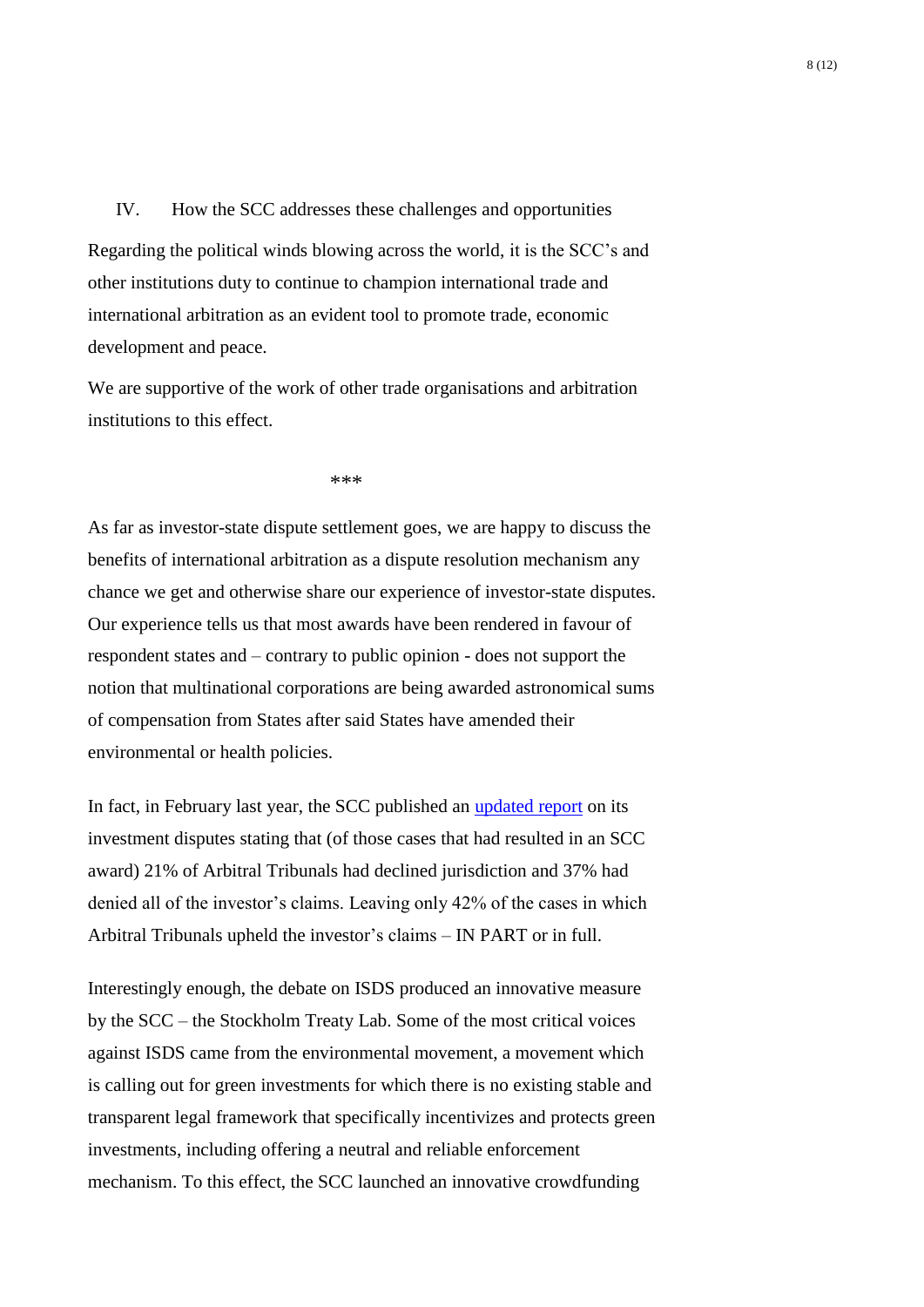competition last year – the Stockholm Treaty Prize. The jury of the Stockholm Treaty Prize commended two teams for their unique approaches to the challenge and these two teams' model treaties will be presented at an event alongside the 73rd session of the United Nations General Assembly next week. The two teams will also get the chance to present their ideas to policymakers in Davos during the Annual Meeting of the World Economic Forum next year.

Although we have no way of telling now the effect that this will have, we hope to have sparked ideas that can eventually lead to more green investments and the mitigation of the consequences of climate change.

### \*\*\*

Regarding third party funding, disclosure obligations have been adopted by some arbitral institutions and incorporated in investment treaties such as the CETA and the EU-Singapore Investment Protection Agreement.

We at the SCC have recently appointed a task force group to further evaluate the concerns related to Third Party Funding. Work here is ongoing and we are excited by this development.

#### \*\*\*

When addressing the challenges posed by globalization, it requires a great deal of new ideas and innovation.

We need to be innovative in the services that we provide and in the ways we provide them. Using both technology and procedural tools to create smart and efficient ways of arbitrating disputes. I will give you a few examples of this.

Since 2013, the SCC has provided an all-electronic case management which has proven both time- and cost efficient. It shows both in our case load statistics and in our daily work.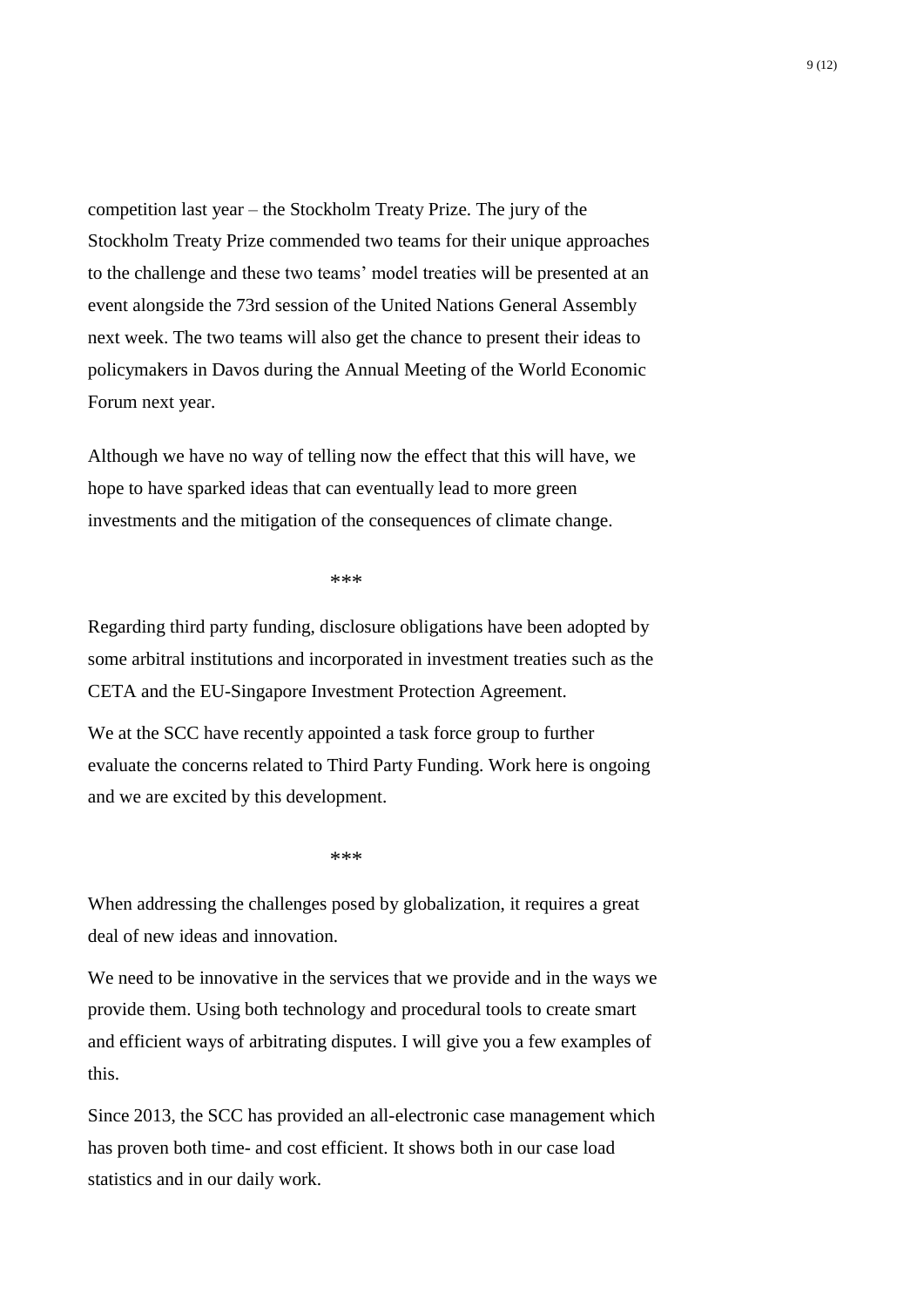Procedurally, the SCC has on numerous occasions introduced innovative tools in its Rules. The most prominent being the 2010 inclusion of the Emergency Arbitrator provisions. 8 years later, we can proudly say that we proved the sceptics wrong and that we have played a key role in shaping the future of international arbitration as this instrument has been truly embraced by international businesses and the arbitration community<sup>2</sup> and it has given rise to all major institutions adopting similar provisions.

Another novelty in arbitration is the SCC summary procedure which was introduced in the 2017 version of the SCC Rules. The summary procedure offers the possibility of determining an issue on the merits by way of summary procedure. It should not however be confused with the summary procedure as used in certain common-law jurisdictions but it is rather another tool in the toolbox to enhance the efficiency of the proceedings when appropriate. A request for a summary procedure may relate to issues of jurisdiction, admissibility or the merits.

However, it remains to be seen how this new tool will be embraced by our users – In fact, we had our very first decision by an arbitral tribunal to adopt a summary procedure for the dispute only last week. Very exciting!

Another procedural change with the 2017 Rules, was the change to frontload the Expedited Arbitration procedure by making the Request for Arbitration also constitute the Statement of Claim and the Answer the Statement of Defence. The change was introduced to allow for a better use of the arbitrator's and the parties' time. It gives the arbitrator a good insight into the scope of the dispute already at the point of referral, leaving more time for further submissions should they be needed and room to plan for a potential hearing. The change had an immediate effect and our users have adapted well to the new procedure, with 71 cases filed under the Expedited Rules last year.

<u>.</u>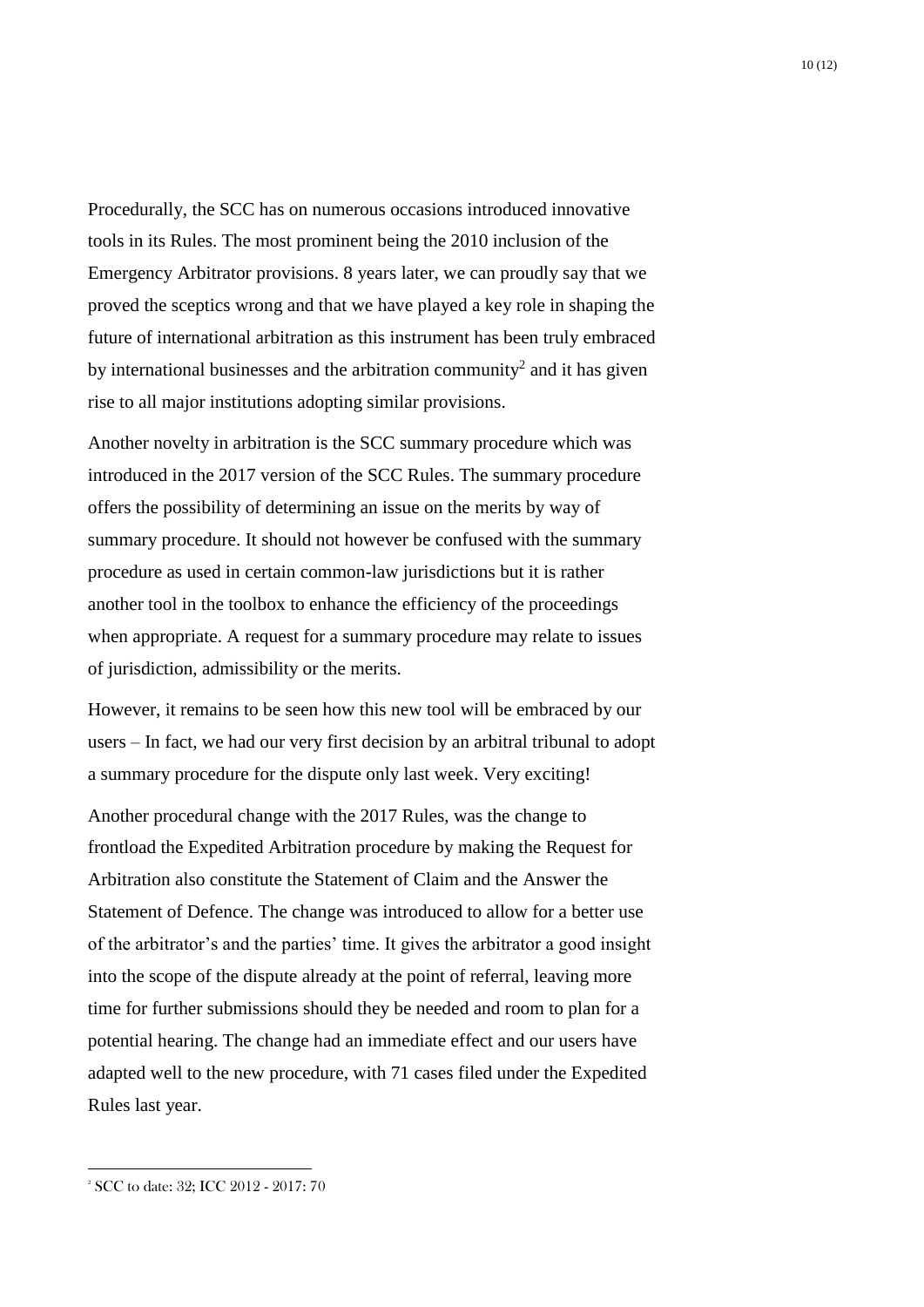Our users do not only require efficient processing but they also need to have trust in the outcome. For this reason, it is crucial for institutions to provide both transparency and foreseeability. The SCC does this through a series of efforts. For instance through practice notes on matters related to our case load, such as investment arbitration and costs in arbitration and through the Swedish Arbitration Portal which provides free access to English translations of Swedish court decisions on arbitration issues, making Swedish case law more accessible to the international community. And since January of this year, the SCC also provides reasoned decisions on challenges to arbitrators.

## V. Conclusion

In conclusion, although international trade and international arbitration are currently faced with some challenges, the situation offers the opportunity to bring new ideas to the table and be innovative.

It is unquestionable that international arbitration has a fantastic track record for enhancing trade and economic development in the world and has been an effective tool to end strained relationships between states and avoiding war. This should not be forgotten in the current state of affairs and it is the guiding force of advocates of international trade and international arbitration.

The role of international arbitration remains to be the "grease" for international trade and this is the SCC mission. We are here to help ensure the continued economic development and prosperity of peoples and countries across the world.

We will continue to be attentive to the needs of the users to provide time- and cost-efficient solutions to their disputes. We take upon ourselves a leading